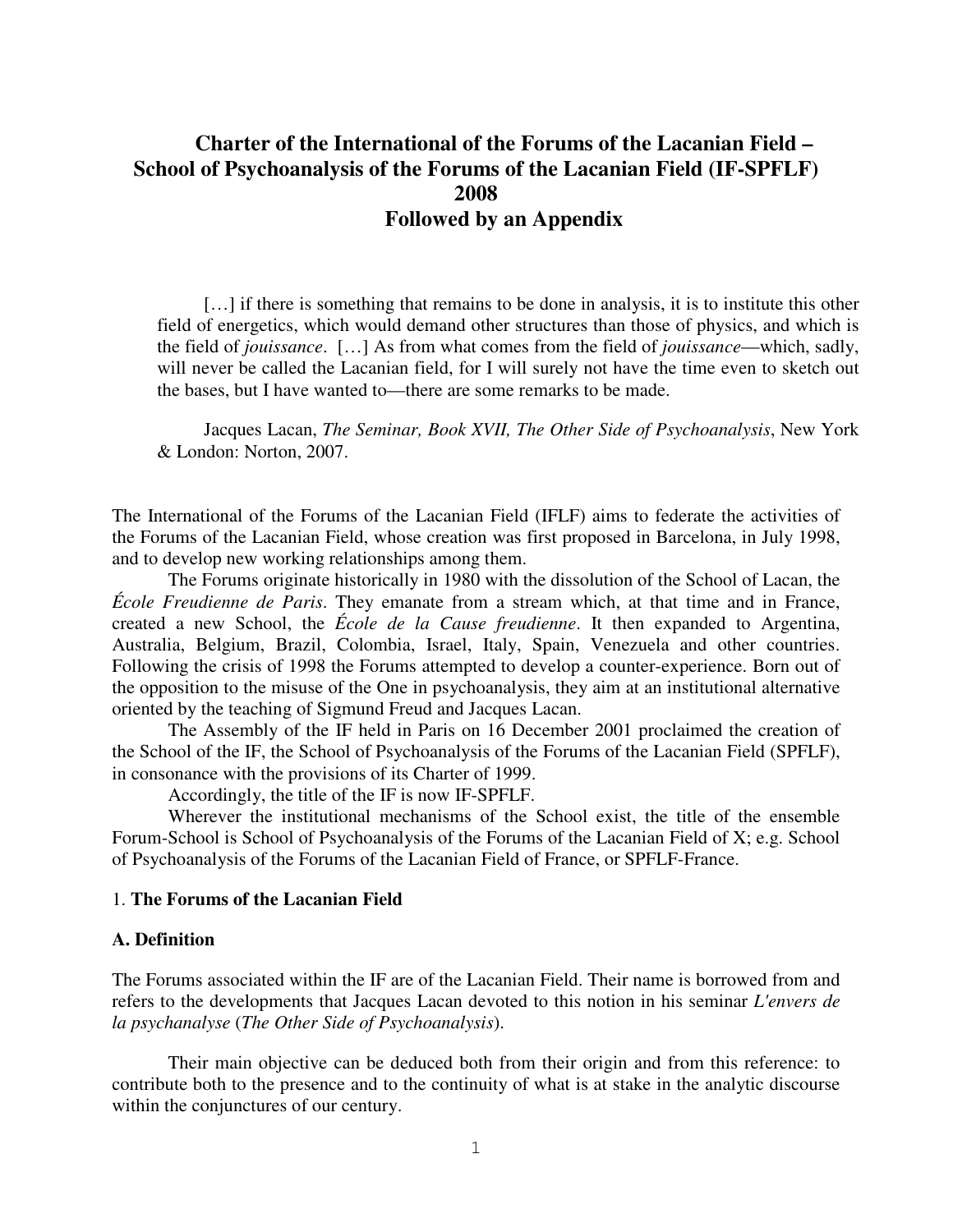The Forums of the Lacanian Field are not Schools and provide no analytic guarantee. One could say of them what Lacan asserted about the Freudian Cause after the dissolution of the École Freudienne de Paris: 'It is not a school, but a field'; and also: 'It will have its School'.

### **B. Objectives**

The main objective, stated above, can be formulated according to three axes: critique; articulation with other discourses, and orientation towards a School of psychoanalysis.

1. The Forums were born out of a demand concerning the conditions for the continuity of the analytic discourse. In conformity with this origin, the critique of what is declared in the name of psychoanalysis in the various streams of the analytic movement and the institutional practices which intend to support it will remain a permanent objective. The Forums began with a critical debate and they will make sure that it is maintained as a necessary requirement, depending on future conjunctures.

2. Since the Forums are of the Lacanian Field, which includes the entirety of the discourses that regulate jouissances, their very vocation is to ensure the repercussion and the impact of the analytic discourse amongst the other discourses. This means that connections with the social and political practices which confront the symptoms of our time and links with other theoretical forms of praxis (science, philosophy, art, religion, etc.) will be most specially within their province.

3. The Forums are oriented towards the School from which they derive their meaning, for the School is devoted to developing the analytic discourse. Experience proves that this discourse, ever-threatened by repression and by the tendency to lose itself and be re-absorbed within the common discourse, is at the mercy of the contingencies of the analytic act.

A School is intended to support these contingencies by giving it the support of a community which is driven by the transference of work. Through the treatments, supervisions, personal work on texts, the collective elaboration in cartels and the test that the transmission of the pass represents, it endeavours to disseminate and to submit to scrutiny the knowledge derived from experience and without which there is no analytic act.

The Forums are not a School, but they are part and parcel of the preservation of these objectives of a School. They have adopted as their objective the preparation of a return to the School Lacan wanted, within the frame of the necessities of our time.

The School is governed by the *Guiding Principles for a School Oriented by the Teaching of Sigmund Freud and Jacques Lacan*, updated over time by the vote of all its members.

# C. **Functioning**

The Forums may adopt different forms. They may be associations or federations; national or regional; and with or without legal status, provided that their members have paid their subscription. There can be informal Forums without formal admission of members.

The Forums, whether they have legal status or not, function according to the democratic rule. Those in charge of the management of the various institutional levels are chosen by vote, by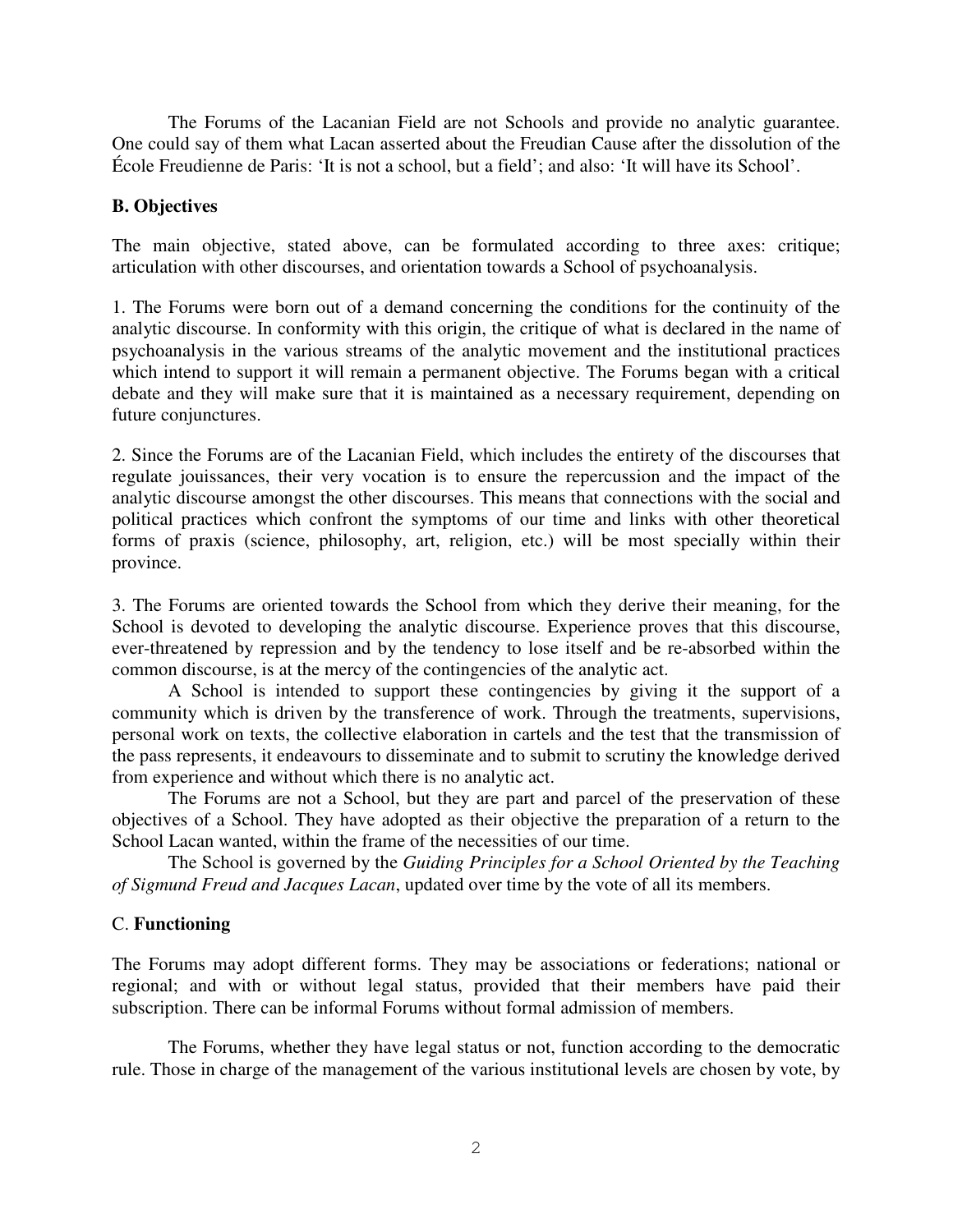secret ballot, and for a maximum of two years, the rule of permutation affecting all administrative responsibilities.

Within this framework, the necessary choices are made by a case-by-case decision, each Forum giving itself the institutional structures and all the means necessary for the achievement of its goals: committees, cartels, debates, colloquia, meetings, newsletters, publications, etc.

The Forums function therefore according to the principle of initiative, limited only, if applicable, by the principle of solidarity. The principle of initiative is simple: it ensures that the bureaucratic functioning does not stifle new ideas nor be an obstacle to unprecedented proposals when these are compatible with the objectives of the Forums. The principle of solidarity concerns the fact that within an ensemble linked by a common project, the acts of one, whether an individual member or an entire Forum, involves the whole of the others by its consequences. It thus encourages cooperation at all levels and the assumption of responsibilities by each individual.

The IF exerts no directorship over the functioning of the Forums.

### 2. **The International of the Forums of the Lacanian Field.**

The IF is a federation of the Forums of the Lacanian Field. Its institutional members are the associations or federations of the Forums of the Lacanian Field, national or regional, which adopt the present Charter, and those that in the future will be admitted to join the federation. The members of each of these ensembles are themselves members of the IF.

The IF can admit informal Forums and it can also admit individual members on a temporary basis for a period of up to one year, when there is a prospect for the creation of a forum, on condition that they formally request it and that their request is accepted by the Assembly.

# A. **Objectives**

The IF is a structure of representation and cohesion of the ensemble constituted by the Forums. It has no power of decision whatsoever regarding the internal management of the Forums that compose it.

Its object is thus to ensure the maintenance of connections, both national and international, within the various Forums of the Lacanian Field in the world and to create all the instruments necessary to encourage exchanges, the circulation of information and publications appropriate to the consolidation of the network of epistemic links which make a community of work.

### B. **Administration**

The IF functions according to the principle of a collegial direction. This comprises two administrative levels, in which an exchange of posts takes place every two years. Former members cannot be immediately re-elected to the same function.

- A College of the Representatives of the large linguistic areas.
- A College of Delegates of the Forums.
- An International Mediation Committee (IMC), exchanging posts every four years.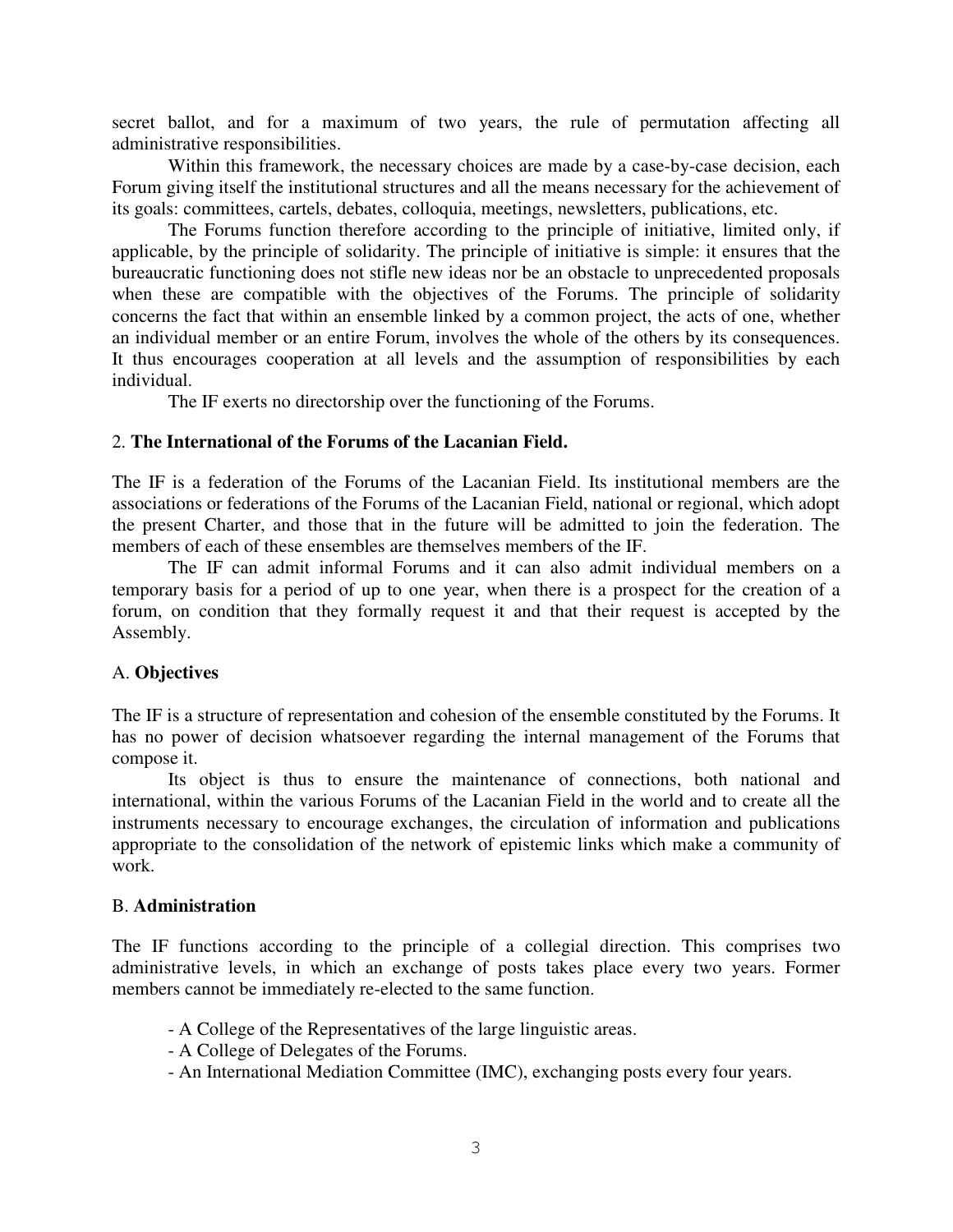- The SPFLF has two international organs:

- The International College of the Guarantee (ICG), and
- The College of Initiatives and Orientation of the School (CIOS)

#### **The College of Representatives**

This College represents the unity of the ensemble. It has a double function: to ensure the circulation of information and to carry out the actions decided on by the Assembly following the initiatives of the Forums and the School.

It is responsible for ensuring the circulation of information emanating from the Forums and the organisms of the School. It collects that information through the Delegates and distributes it among the ensemble.

It is also its responsibility to produce the publications of the IF.

In addition, in June of each year, the College of Representatives examines and notifies the ensemble of applications for admission to the IF-SPFLF presented either by new Forums or by individuals for provisional membership, and submits them to the Assembly for approval.

It convenes the Assembly every year, if possible, on the occasion of an International Rendezvous. It draws up an agenda based on the proposals of the Forums. It presents a report on the work accomplished. If relevant, it submits its financial balance-sheet and proposes the amount of the annual subscription.

As the tasks assigned to the College of Representative are of transmission and execution, it consults with the assembly of voters through the electronic list on any decision that does not strictly correspond to the application of the rules of this Charter, and proceeds acoording to the majority of the recommendations that it receives.

#### **Composition of the College of Representatives**

The College is composed of the Representatives for the different areas.

It elects its Secretary and distributes the tasks to be carried out among its members.

Each member of the College is elected for two years by the ensemble that he or she represents. The election takes place upon candidature and by secret ballot within each Forum. The Representative of Latin America South is elected by the members of Argentina and Chile; the Representative of Latin America North is elected by the members of Colombia, Costa Rica, Puerto Rico and Venezuela; the Representative of the Anglophone Area is elected by the members of Australia and Israel; the Representative of Brazil, by the members of that country; the two Representatives of Spain, by the members of that country; The Representative of France, by the members of France, Belgium and Greece; and the Representative of Italy, by the members of Italy.

#### **The College of Delegates**

The Delegates ensure the articulation between their Forum and the three International Colleges.

They participate in the reporting and editing committees instituted by the International Colleges.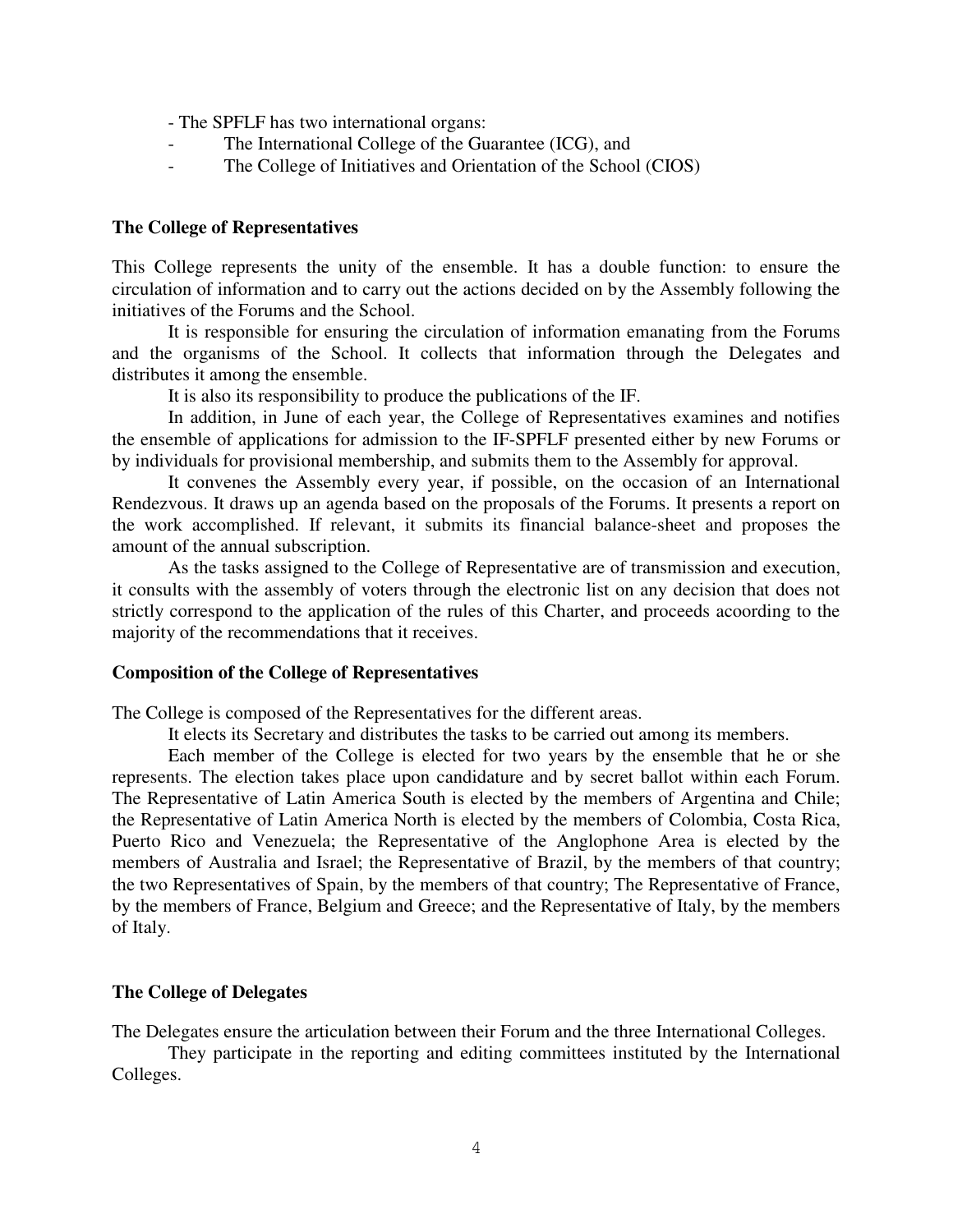They regularly transmit the relevant items of information which are to be distributed immediately or which deserve to be published in the bulletin, and more generally, all the suggestions stemming from their Forum. In the same way, they relay to their respective Forums the various items of information concerning all the other Forums retransmitted by the College of Representatives. After the Assembly, they give an account to their Forum of the debates of the Assembly, on the basis of the report which they are responsible for distributing.

#### **Composition of the College of the Delegates**

This College comprises all the Delegates of the Forums. Each Delegate is elected upon candidature, by secret ballot and for a maximum of two years, by the members of his or her national or regional Forum whose subscription is paid up to date. It is up to each Forum to organise this election, along with that of the member of the College of Representatives, according to the time of the exchanges.

#### **The number of Delegates**

The number of Delegates per Forum is proportional to the number of members of each Area whose subscriptions are up to date at the time of the vote, on the basis of one hundred delegates for the entire ensemble of the IF. The institutional organisms of each Area, in liaison with the CRIF, assume responsibility for the distribution of delegates among the local forums, ensuring that each forum has at least one delegate.

In those countries in which there is a double structure—that is, a national association and regional forums whose members are up to date with their subscriptions—the country must choose between being represented in the IF-SPFLF either by the delegates of the regional forums or by the delegates of the national association. In those countries in which there is only a national association, it will be up to this association to make sure, as far as possible, that the various places where the activity of the Forums has been established be represented in the College of Delegates, bearing in mind that the delegates bind themselves to attend the Assembly and that this implies their crossing the Atlantic periodically.

The regulations concerning the functioning of the two Colleges may be articulated in detail in internal rules elaborated by each of the Colleges, which will submit them to the Assembly.

### **The International Mediation Committee**

This Committee intervenes in cases of conflicts within a forum, or between a forum and a Clinical College, in order to facilitate a solution.

It is composed of three members elected upon candidature for four years by the Assembly of voters, on the occasion of an International Rendezvous. Exceptionally, in the case of the first Committee, and until the Assembly of 2010, the election will take place by the electronic vote of the Assembly of voters organized by the CRIF.

### **Election of Representatives and Delegates**

The election of Representatives and Delegates takes place every two years, after the International Rendezvous. The CRIF declares the opening of the period of elections, which must be carried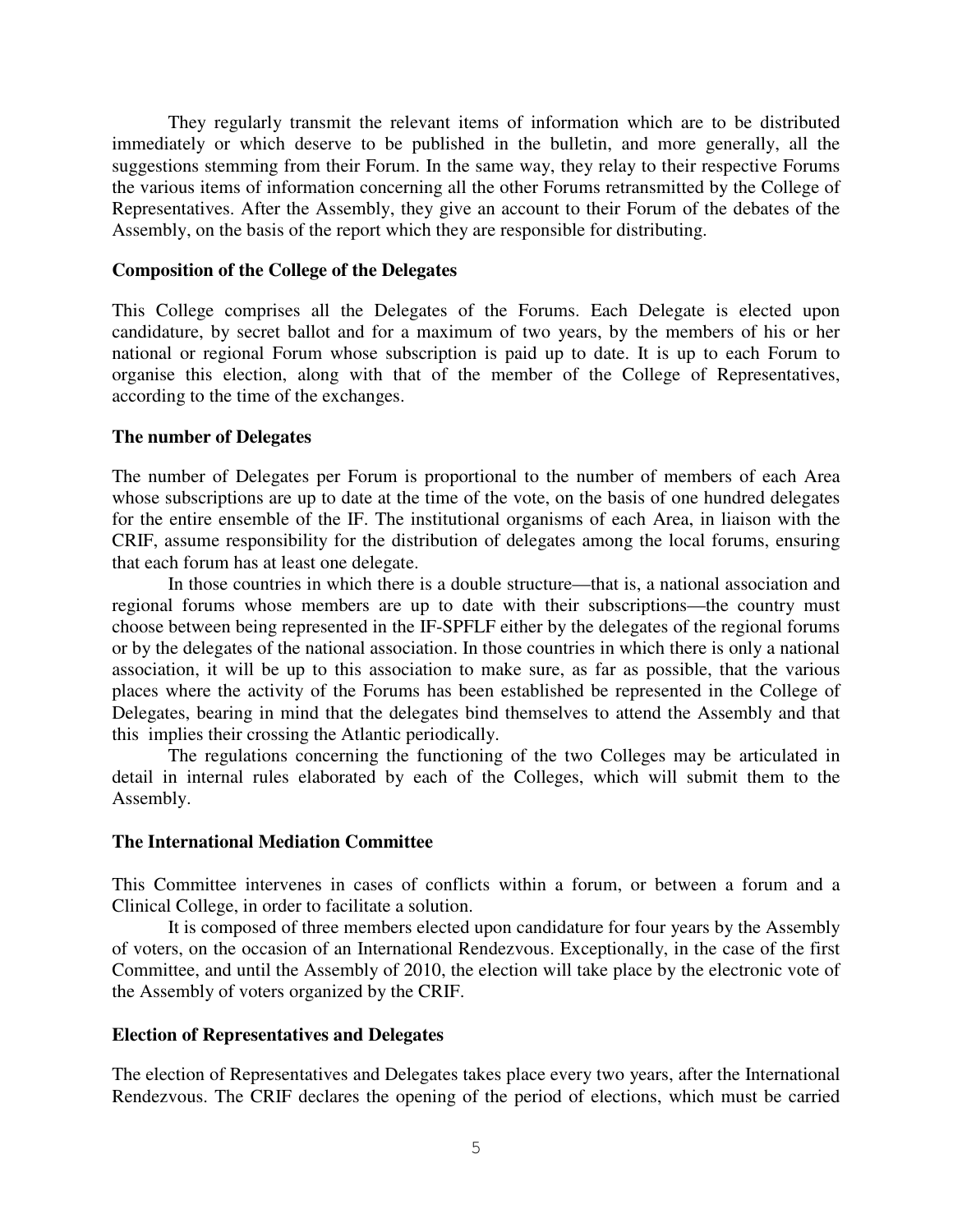out within two months. Each Forum chooses the modality of election which will be implemented, according to the particular situations, by the meeting of the members or by mail. Everywhere the vote takes place upon candidature and by secret ballot. Only the members duly registered in a Forum and who are up to date with their subscriptions can vote. Any member of a Forum can be a candidate. The candidatures must be made public 15 days before the election.

If a delegate is unable to perform his or her duties in the course of his/her mandate, the Forum elects a substitute delegate who remains in charge of the relevant functions until the next exchange.

The counting at the two elections is public. It takes place at the end of the ballot for the Forums that can meet. For those that vote by mail, it takes place in the presence of the persons in charge of the Forum one week after the date of the closure of the elections. The election of candidates takes place by simple majority.

The results are transmitted to the College of Representatives, which is responsible for communicating them on the electronic list of the IF-SPFLF, and through the Delegates. The document bearing the results should mention the nominal list of members registered in the Forum who have paid up their subscriptions for the current and the preceding year, the number of voters and the distribution of votes among the candidates.

### **The Assembly**

### **Composition of the Assembly**

The Assembly includes the members of the IF-SPFLF, the representatives of informal Forums and individual members who have been accepted on a provisional basis. All may participate in the Assembly's debates, but only the elected members of the Colleges, namely the two Colleges of the IF and the two International Colleges of the School may vote. They constitute the assembly of voters.

### **The functions of the Assembly**

The Assembly ensures the continuity of the specific objectives of the Forums and adopts all the measures necessary for the promotion of the spirit of debate and discussion. It decides on the orientations and actions relevant for the IF-SPFLF.

The Assembly of the IF meets every second year on the occasion of the International Rendezvous.

The College of Representatives may consult the Assembly of voters by electronic mail whenever it deems necessary, or when a third of the voters of the Assembly so requests.

In June of every year, the College of Representatives submits the candidatures of new Forums to the Assembly.

If a member of the Assembly of voters is unable to participate, he or she may give his/her proxy vote to another member of the Assembly. Only one proxy vote per member of the Assembly is allowed.

A Secretary of the Assembly, elected at its meeting, is in charge of writing the minutes of the debates, which is then distributed among the members of the IFLF by the representatives, and by the Delegates among their respective Forums.

The Assembly hears the reports of the College of Representatives and the International Colleges of the School; decides on requests for admission; determines the amount of the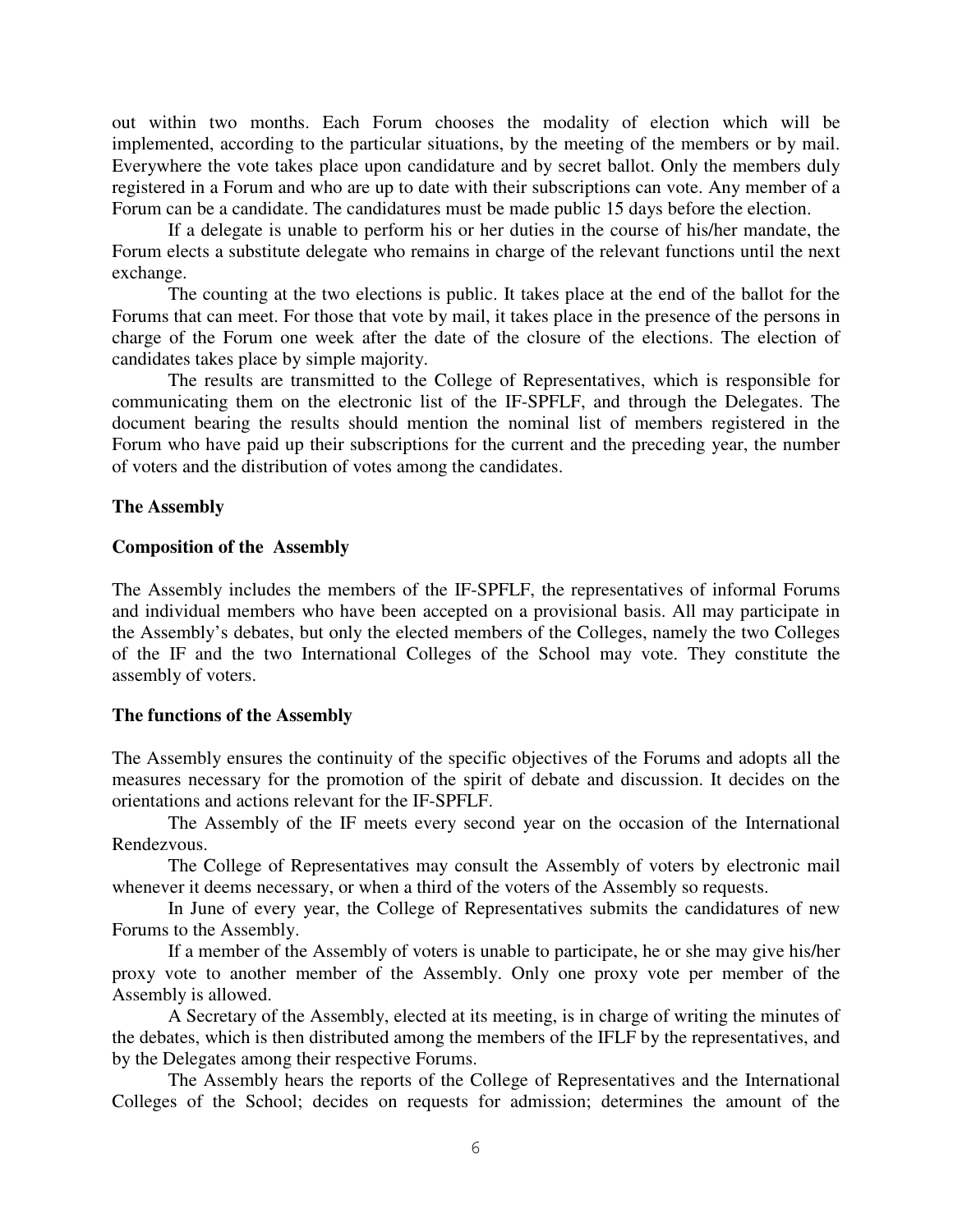subscriptions paid by each Forum, calculated according to the number of members; agrees on the frequency, date, location and theme of the International Rendezvous of the Forums; debates and decides on the policy for the journal, on the actions to be undertaken and on all the questions included on the agenda.

The votes are generally taken by raised hands. However, if it is a question concerning individuals, or if the Assembly decides otherwise, the vote will be by secret ballot. The IF does not intervene in the internal politics of the Forums. The Assembly is sovereign for all exceptional cases.

# **Articulation of the Clinical Colleges with the Forums/School**

- Each institutional structure must mention in its statutory documents *the Lacanian Field*, which is for us the unitary signifier. Currently the clinical colleges have a diversity of titles. Whatever they may be, it will be easier for them to add a subtitle stating specifically that they belong within the *Clinical Formations of the Lacanian Field.*
- All the teachers of the Colleges must be members of the IF.
- In the case of invited teachers, the College must include an activity within the frame of the Forum or the School.
- Our (IF-SPFLF) statutory documents must mention the link of solidarity between the Clinical colleges and the Forum/School.

# **Publications**

- **1.** *Hétérité*, the journal of the IF and the SPFLF appears in electronic version, gathers the contributions to the International Rendezvous, which can be eventually published in hard copy by the journals of the different areas.
- **2.** The **Directory** is produced by the CRIF and appears every second year, in the languages of the IF-SPFLF, both in electronic and hard copies. The updates are in charge of one of the Representatives and are periodically included in the electronic version. Only the members of the Forums who have paid up their subscription fees appear in the Directory. N.B.: for the Directory of 2006- 2008, the subscriptions considered are those of the period 2005-2006.

# **Composition of the Directory**

It includes as reference texts:

- The Charter of the IF.
- The foundational texts by Jacques Lacan mentioned in the 'Guiding Principles for a School oriented by the Teaching of Sigmund Freud and Jacques Lacan'.
- The lists of members of the IF and SPFLF.
- The alphabetical list of the members of the Forums, including name, address, titles and functions, membership of the School and, if relevant, the School titles of Analyst Member of the School (AMS) or Analyst of the School (AS).
- The list of members of each Forum, with mention of membership of the School and the titles of the School if relevant.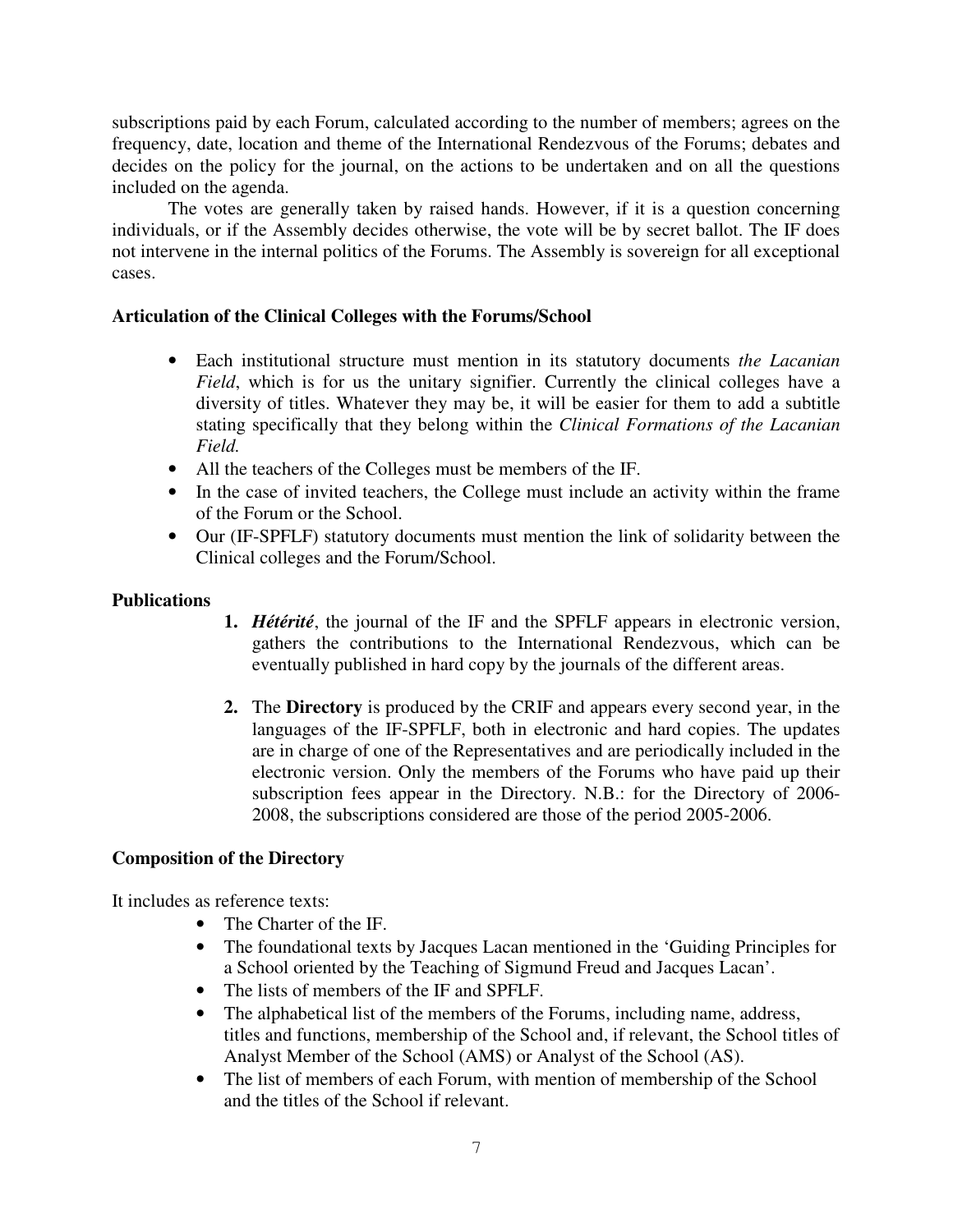- The list of AMS and AS.
- The list of organs of the IF-SPFLF.
- The list of members of the International Colleges.
	- **3. The Archives** 
		- Documents of the Archives:
		- The Charter
		- The Directories
		- The minutes of the Assemblies of the IF
		- Any other document of importance
		- Location: the Archives are kept at the offices of the national associations, in those places where they exist. If this is not the case, they are kept at the address of the Representative of the area, who makes them available to the Forums.

# **Resources of the IF and the School**

The resources are constituted by the subscriptions of the members of Forums which have Delegates, the donations, the sale of publications and any other resources not forbidden by law. The amount of the subscriptions is determined by the Assembly of voters.

The CRIF adopts the decisions concerning the use of funds at the international level (publications, Web site, transportation, etc.). It appoints the international Treasurer from within its members. The Treasurer presents the balance sheet to the Assembly. Each Representative administers the subscriptions of his/her area.

The amount of the subscriptions to the School for its members and the AMS and AS is determined by each instrumentality of the School according to the conditions of each local situation. The established amount is applicable to the ensemble of its members. The members of the School in Forums attached to an instrumentality of the School pay only the international subscription.

The subscriptions corresponding to the School are collected by the Forum in which the members of the School are enrolled, and are used to organize the activities of the School. Cf. 'Rules on the financial management of the IF-SPFLF' in Appendix I.

### **Loss of membership**

The status of member of the IF-SPFLF is automatically lost in case of non-payment by a Forum of its subscription by a year after the due date. The loss of the status of member can also be decided in the case of serious default in relation to the fundamental objectives of the Forums. It can only be decided upon by the Assembly, after discussion with the members of the relevant Forum, and by a two-thirds majority vote.

# **Evolution**

The Assembly will be responsible for introducing from time to time into the text of this Charter the amendments deemed necessary, following the recommendations of the Forums transmitted by the Delegates.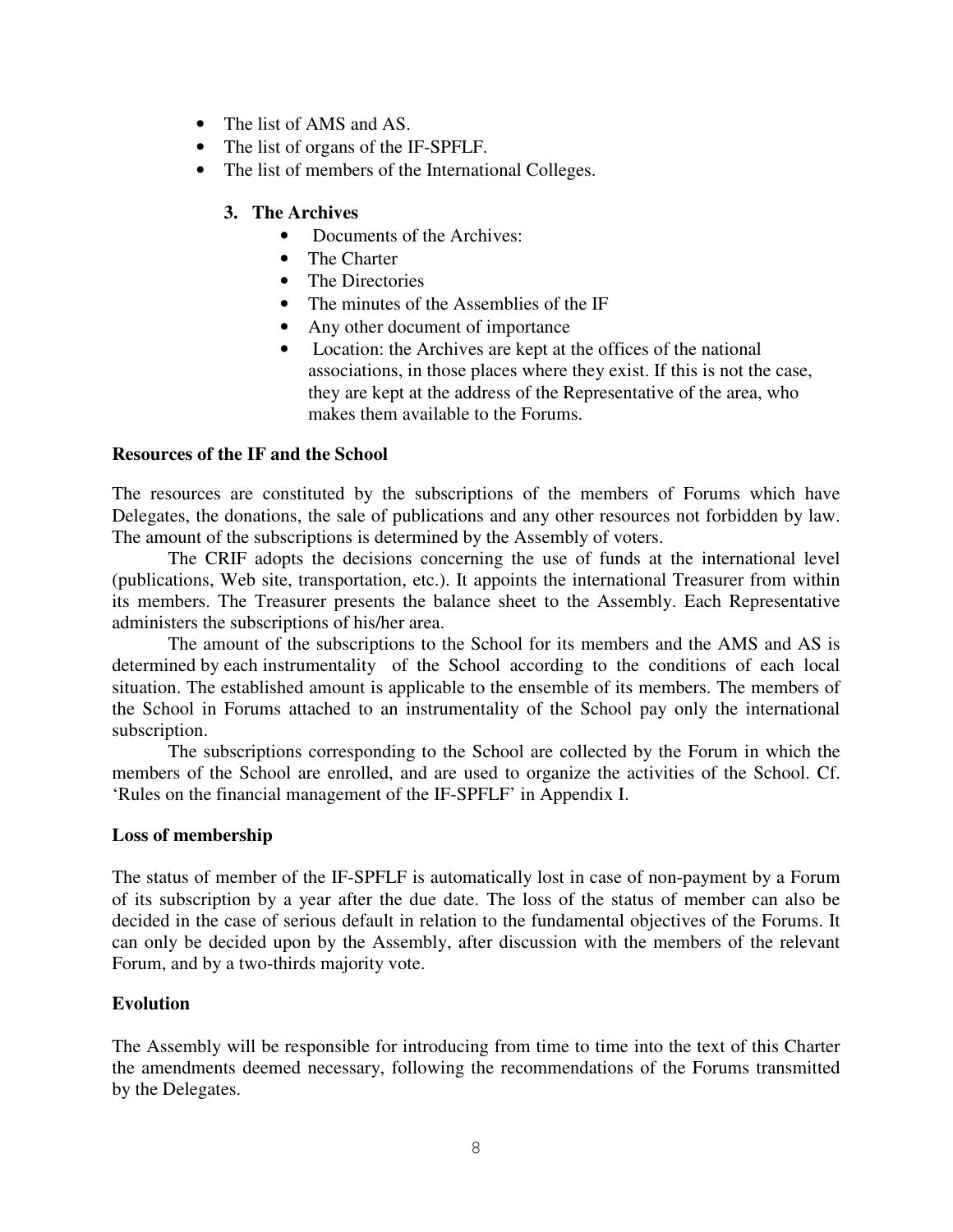# **Dissolution**

At the request of one third of the members of the Assembly, the question of dissolution is put on the agenda of the Assembly. It can then be decided by a majority of votes.

# **APPENDIX I**

### **Rules on the financial management of the IF-SPFLF, with the amendments voted in 2008**

### **ADMINISTRATION OF THE SUBSCRIPTIONS OF THE IF AND THE SCHOOL**

### • **International account and International Treasurer**

An international account of the IF-SPFLF, managed by an International Treasurer appointed by the CRIF, will be created in order to administer the international expenses of the IF and the School. Each representative requests, centralises and administers the subscriptions for the IF and the School in his/her area, transferring a part of those subscriptions to the international account, in porportion to the number of its members, in order to cover the international expenses of the IF and the School. The Treasurer will present the global sheet balance at each Rendezvous.

N.B.: The portion of the subscriptions to be transferred by each area to the international account was not established by the Assembly. The CRIF of 2008-2010 must adopt a decision on this matter.

# • **Local expenses generated by the preparation of the Rendezvous**

The expenses generated locally for the Rendezvous are assigned in each area to the local account or to the account of the IF.

### • **Call for subscriptions to the IF and the School**

The Representative of each Area calls for the payment of subscriptions at the beginning of the fourth trimestre of each year. The deadline for the payment of subscriptions is the  $31<sup>st</sup>$  of December.

### • **Currency for the subscriptions**

Since 2007 the subscriptions to the IF and the School are established in euros.

### • **The amount of the subscriptions to the IF and the School**

As from 2009, 30 euros. The CRIF's proposal concerning the local subscriptions of the School for attached instrumentalities was adopted. The members of the School who belong to Forums attached to an instrumentality pay only the international subscription.

### • **Allocation of expenses**

The **subscriptions of the IF** cover all the international expenses of the IF, and particularly those generated by the Directory and the international Web site.